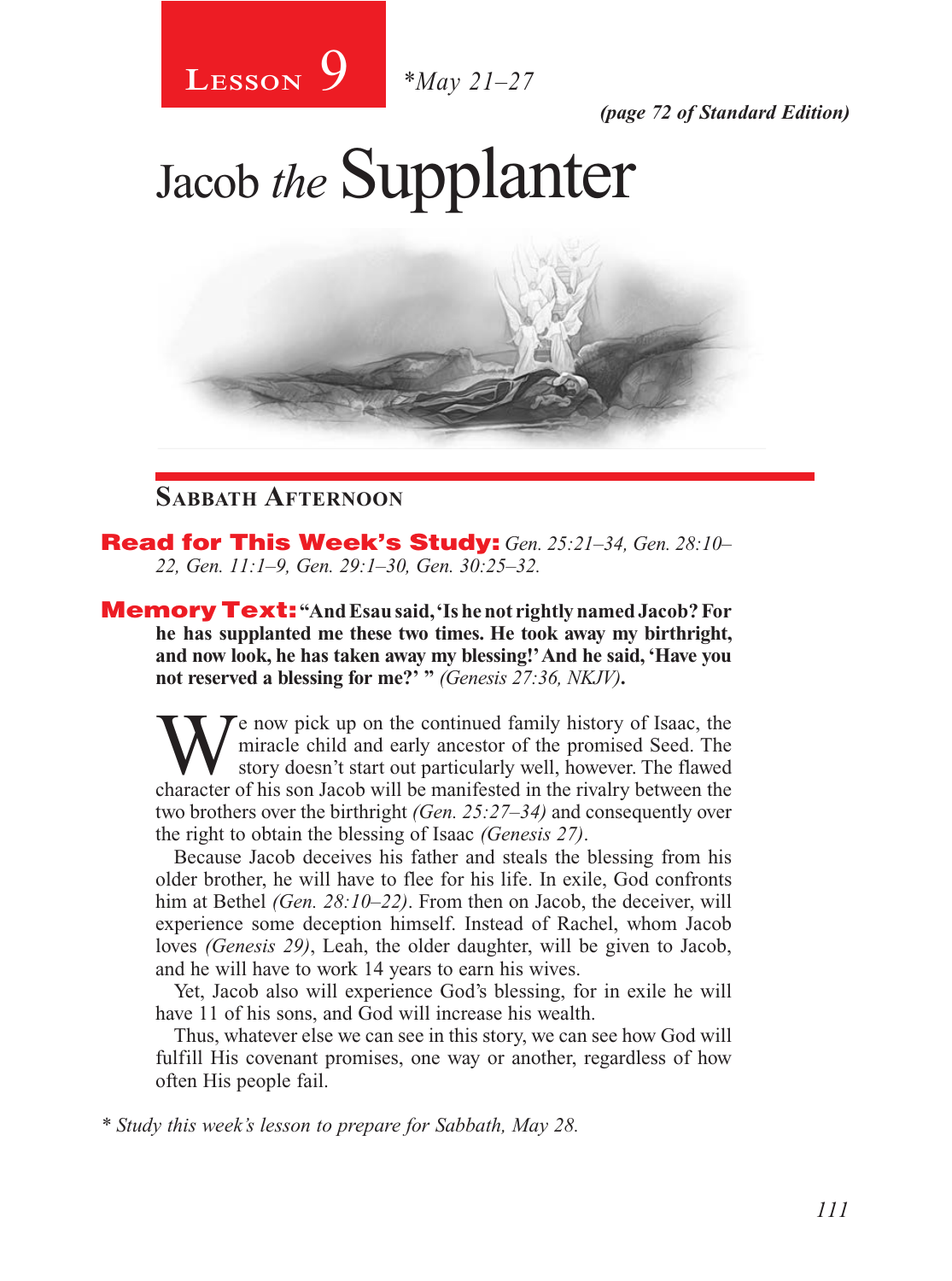# **Jacob and Esau**

Read **Genesis 25:21–34. Compare the two personalities of Jacob and Esau. What qualities of Jacob predisposed him to be worthy of Isaac's blessing?**

\_\_\_\_\_\_\_\_\_\_\_\_\_\_\_\_\_\_\_\_\_\_\_\_\_\_\_\_\_\_\_\_\_\_\_\_\_\_\_\_\_\_\_\_\_\_\_\_\_\_\_\_

\_\_\_\_\_\_\_\_\_\_\_\_\_\_\_\_\_\_\_\_\_\_\_\_\_\_\_\_\_\_\_\_\_\_\_\_\_\_\_\_\_\_\_\_\_\_\_\_\_\_\_\_

\_\_\_\_\_\_\_\_\_\_\_\_\_\_\_\_\_\_\_\_\_\_\_\_\_\_\_\_\_\_\_\_\_\_\_\_\_\_\_\_\_\_\_\_\_\_\_\_\_\_\_\_

Already, from their mother's womb we understand that Jacob and Esau are different and will struggle against each other. While Esau is described as a tough hunter running in the field, Jacob is seen as a "mild" person sitting in the tent and meditating. The Hebrew word *tam*, translated "mild" *(NKJV)*, is the same verb applied to Job and to Noah, translated "blameless" for Job *(Job 1:8, NKJV)* and "perfect" for Noah *(Gen. 6:9, NKJV)*.

This difference of character becomes more manifest later in their lives *(Gen. 27:1–28:5)*. Esau comes home tired and hungry, and finds Jacob cooking lentils. For Esau, the immediate visible and physical enjoyment of food " 'this day' " *(Gen. 25:31)* is more important than the future blessing associated with his birthright *(compare with Heb. 12:16, 17)*.

"The promises made to Abraham and confirmed to his son were held by Isaac and Rebekah as the great object of their desires and hopes. With these promises Esau and Jacob were familiar. They were taught to regard the birthright as a matter of great importance, for it included not only an inheritance of worldly wealth but spiritual pre-eminence. He who received it was to be the priest of his family, and in the line of his posterity the Redeemer of the world would come."—Ellen G. White, *Patriarchs and Prophets*, p. 177.

For Jacob, in contrast to his brother, the future spiritual significance of blessing is what matters. Yet, later, under the instigation of his mother *(see Genesis 27)*, Jacob openly and purposely deceives his father, even using the name of " 'the Lord your God' " *(Gen. 27:20, NKJV)* in perpetrating that deception. He commits this terrible deception, even though it was for something that he knew was good.

The results were tragic, adding whole new layers of dysfunction to an already dysfunctional family.

**Jacob wanted something good, something of value, and that was admirable (especially compared to his brother's attitude). Yet, he used deception and lies to get it. How can we avoid falling into a similar trap of doing bad so that "good" may come?**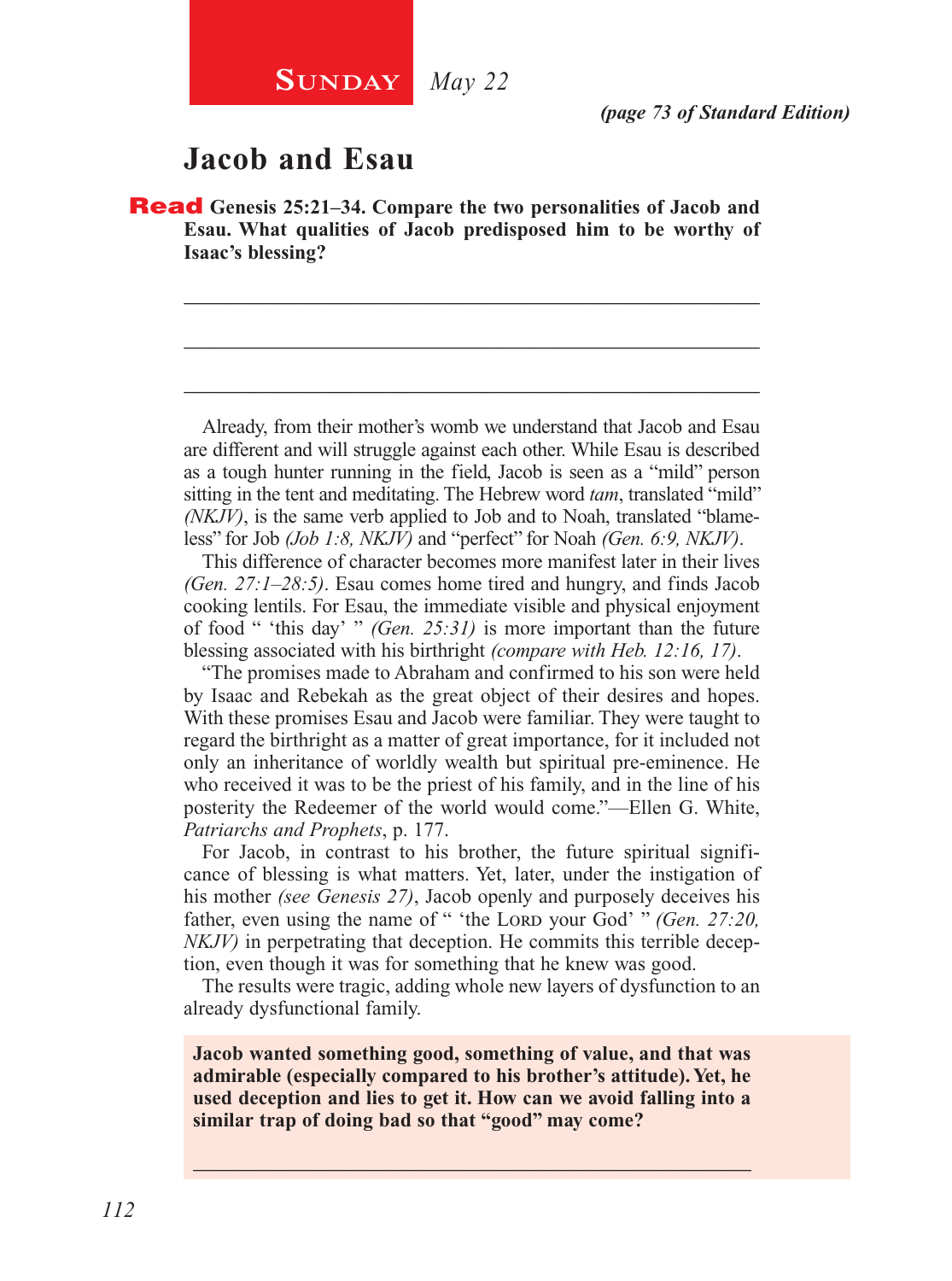**MONDAY** *May 23* 

# **Jacob's Ladder**

As soon as Esau learns that Jacob has received his father's blessing, he understands that he has been deceived and supplanted by his brother *(Gen. 27:36)*, and he wants to kill him *(Gen. 27:42)*. Rebekah is worried and wants to prevent this crime that would be fatal for both sons *(Gen. 27:45)*. So, with the support of Isaac *(Gen. 28:5)*, she urges Jacob to flee to her family *(Gen. 27:43)*. On his way to exile, Jacob encounters God in a dream at a place that he will call Bethel, "the house of God," and there will make a vow.

Compare **Genesis 28:10–22 with Genesis 11:1–9. How is Bethel different from Babel? What lesson can we learn about our relationship with God from Jacob's experience at Bethel versus what happened at Babel?**

In this dream, Jacob sees an extraordinary ladder that is connected with God. The same Hebrew verb, *natsav*, is used to refer to the ladder that is "set up" *(Gen. 28:12, NKJV)* and the Loro who "stood" *(Gen.* 28:13, *NKJV*), as if the ladder and the LORD are the same thing.

\_\_\_\_\_\_\_\_\_\_\_\_\_\_\_\_\_\_\_\_\_\_\_\_\_\_\_\_\_\_\_\_\_\_\_\_\_\_\_\_\_\_\_\_\_\_\_\_\_\_\_\_

\_\_\_\_\_\_\_\_\_\_\_\_\_\_\_\_\_\_\_\_\_\_\_\_\_\_\_\_\_\_\_\_\_\_\_\_\_\_\_\_\_\_\_\_\_\_\_\_\_\_\_\_

The ladder is linked to the attempt at Babel to reach heaven. Like the Tower of Babel, the ladder is to reach the "door of heaven." But while the Tower of Babel represents the human effort to go up and reach God, the ladder of Bethel emphasizes that access to God can be achieved only through God's coming to us, and not through human effort.

As for the "stone" on which Jacob has put his head and had his dream, it becomes the symbol of *beth-El*, "the house of God" *(Gen. 28:17; compare with Gen. 28:22)*, which points to the temple, the sanctuary, the center of God's saving activity for humanity.

Yet, Jacob does not limit to the spiritual and the mystical his expression of worship and sense of awe concerning what had happened to him. That is, he wanted to respond in concrete, outward terms. Thus, Jacob decides to "give a tenth" to God, not in order to obtain God's blessing but as a grateful response to God's gift, which already has been given to him. Here again we see the idea of tithe long before the rise of the nation of Israel.

**Read again Genesis 28:22. The "tithe" is taken from "all that You give me"** *(Gen. 28:22, NKJV)***. What important point should we take from what Jacob says here about tithe and what it is?**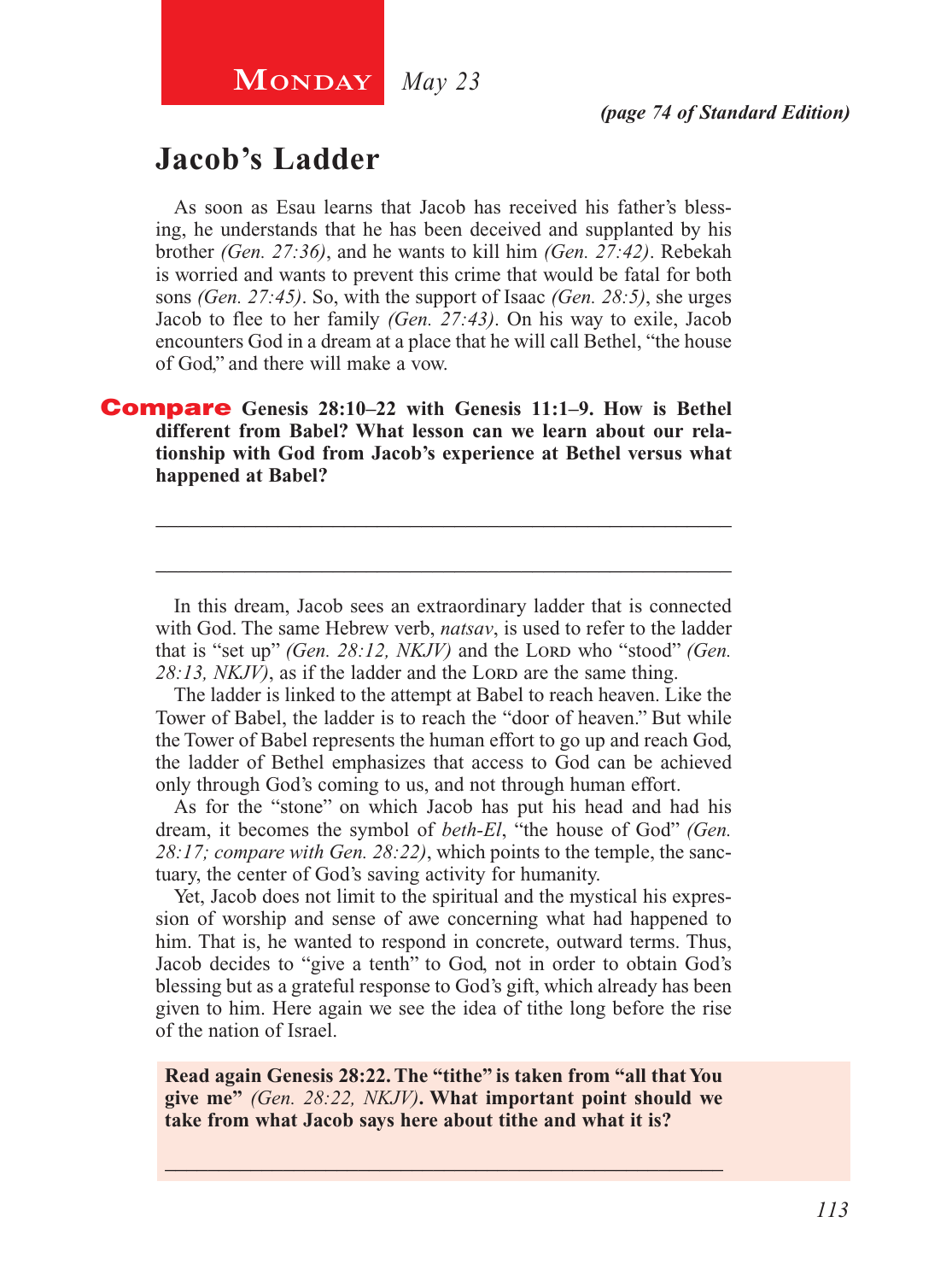# **The Deceiver Deceived**

Read **Genesis 29:1–30. How and why does God allow for Laban's deception? What lessons did Jacob learn?**

The first thing that Jacob sees when he arrives at the place of destination is a stone, perhaps a hint referring back to the stone of Bethel, which signified God's presence *(Gen. 28:18, 19)*. It is this stone that will, after all, give Jacob the opportunity to interact with Rachel. When Jacob hears from the standing shepherds that Rachel is coming with her sheep to water her flock, he urges the shepherds to roll away the stone. They refuse, which gives Jacob the opportunity to do it alone, and to introduce himself to Rachel *(Gen. 29:11)*.

\_\_\_\_\_\_\_\_\_\_\_\_\_\_\_\_\_\_\_\_\_\_\_\_\_\_\_\_\_\_\_\_\_\_\_\_\_\_\_\_\_\_\_\_\_\_\_\_\_\_\_\_

\_\_\_\_\_\_\_\_\_\_\_\_\_\_\_\_\_\_\_\_\_\_\_\_\_\_\_\_\_\_\_\_\_\_\_\_\_\_\_\_\_\_\_\_\_\_\_\_\_\_\_\_

Rachel responds by running to her family. This first contact between Jacob and Rachel was productive: "Jacob loved Rachel" *(Gen. 29:18)*, so much that the seven years he worked for Laban in exchange for Rachel were like "a few days" *(Gen. 29:20)*.

However, after these seven years, Jacob is deceived. On the night of the wedding, it is Leah, the elder sister, and not Rachel, whom Jacob discovers in his bed. Taking advantage of the confusion of the feast and of Jacob's intense emotion and vulnerability, Laban had managed this trick. Interestingly, Jacob uses the same root word for "deceive" *(Gen. 29:25, NKJV)* that Isaac had used to characterize Jacob's behavior toward his father and his brother *(Gen. 27:35)*.

Note that the same thinking also is implied in the *lex talionis* (law of retaliation), "eye for eye, tooth for tooth" *(Exod. 21:24; compare with Gen. 9:6)*, which forces the culprit to identify with his or her victim in that the culprit faces what the victim did. In a similar way, then, what Jacob had done to someone else had now been done to him.

Jacob understands now what it means to be the victim of deception. Ironically, God teaches Jacob about his own deception through Laban's deception. Although Jacob as "deceiver" *(Gen. 27:12)* knows well what deception means, he is surprised when he is the victim of deception. Thus, he asks the question, " 'Why . . . have you deceived me?' " *(Gen. 29:25, NKJV)*, which shows that he knows deception is wrong.

**Though Jacob was the deceiver, he himself was the deceived. How can we learn to trust God when we don't see "justice" being done, when we see people who do evil get away with it, or when we see the innocent suffer?**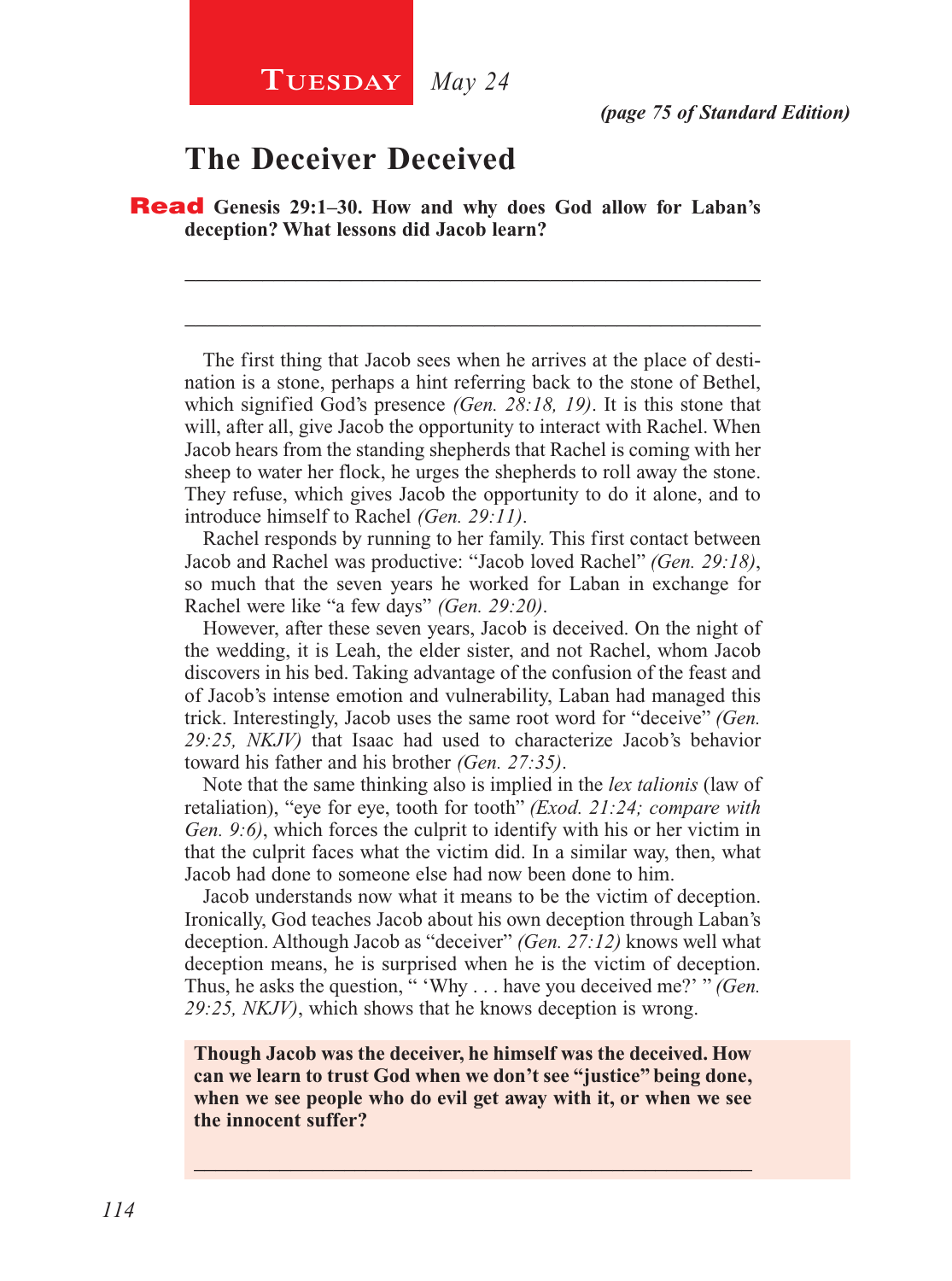**WEDNESDAY** May 25

# **The Blessing of the Family**

For Jacob, the last seven years of exile are a burden, and yet, these also are the most fruitful years. In them, Jacob will father 11 of the 12 children who will become the ancestors of God's people.

This section constitutes the center of Jacob's story *(Gen. 25:19– 35:26)*, and it begins and ends with the key phrase God "opened her womb," referring to Leah *(Gen. 29:31)* and to Rachel *(Gen. 30:22)*. Each time, this statement is followed by births; the evidence is that these births are the result of God's miraculous action.

#### Read **Genesis 29:31–30:22. How are we, today, to understand the meaning of what takes place here?**

God opened Leah's womb, and she had a son Reuben, whose name contains the verb *ra'ah*, which means to "see." Because God "saw" that she was unloved by Jacob *(Gen. 29:31)*, this child was compensation for her in her pain and suffering.

\_\_\_\_\_\_\_\_\_\_\_\_\_\_\_\_\_\_\_\_\_\_\_\_\_\_\_\_\_\_\_\_\_\_\_\_\_\_\_\_\_\_\_\_\_\_\_\_\_\_\_\_

\_\_\_\_\_\_\_\_\_\_\_\_\_\_\_\_\_\_\_\_\_\_\_\_\_\_\_\_\_\_\_\_\_\_\_\_\_\_\_\_\_\_\_\_\_\_\_\_\_\_\_\_

In addition, she gives the name of Simeon, which contains the verb *shama'*, "heard," to her second son, because God had "heard" (*shama'*) the depth and the humiliation of her pain and, thus, had pity on her just as He had heard Hagar's affliction *(Gen. 29:33)*.

Leah's son "Simeon" also will resonate with the name of Hagar's son "Ishmael," which means "God will hear" *(see Gen. 16:11)*. When Leah gives birth to her last son, she calls him Judah, which means "praise." Leah does not refer to her pain or even her blessing anymore. She just focuses on God and praises Him for His grace.

Strangely, it is only when Leah cannot give birth again that God "remembers" Rachel and opens Rachel's womb *(Gen. 30:22)*. Rachel, the loved wife, had to wait seven years after her marriage, and 14 years after her betrothal with Jacob, to have her first son *(Gen. 29:18, 27; compare with Gen. 30:25)*. She gave him the name of "Joseph" to signify that God had " 'taken away [*'asaf*] my reproach' " and " 'shall add [*yasaf*] to me another son' " *(Gen. 30:23, 24, NKJV)*. However wrong some of these situations were, God was still able to use them, even if He didn't condone them, in order to create a nation from the seed of Abraham.

**In what ways does this story reveal that God's purposes will be fulfilled in heaven and on earth, despite human foibles and errors?**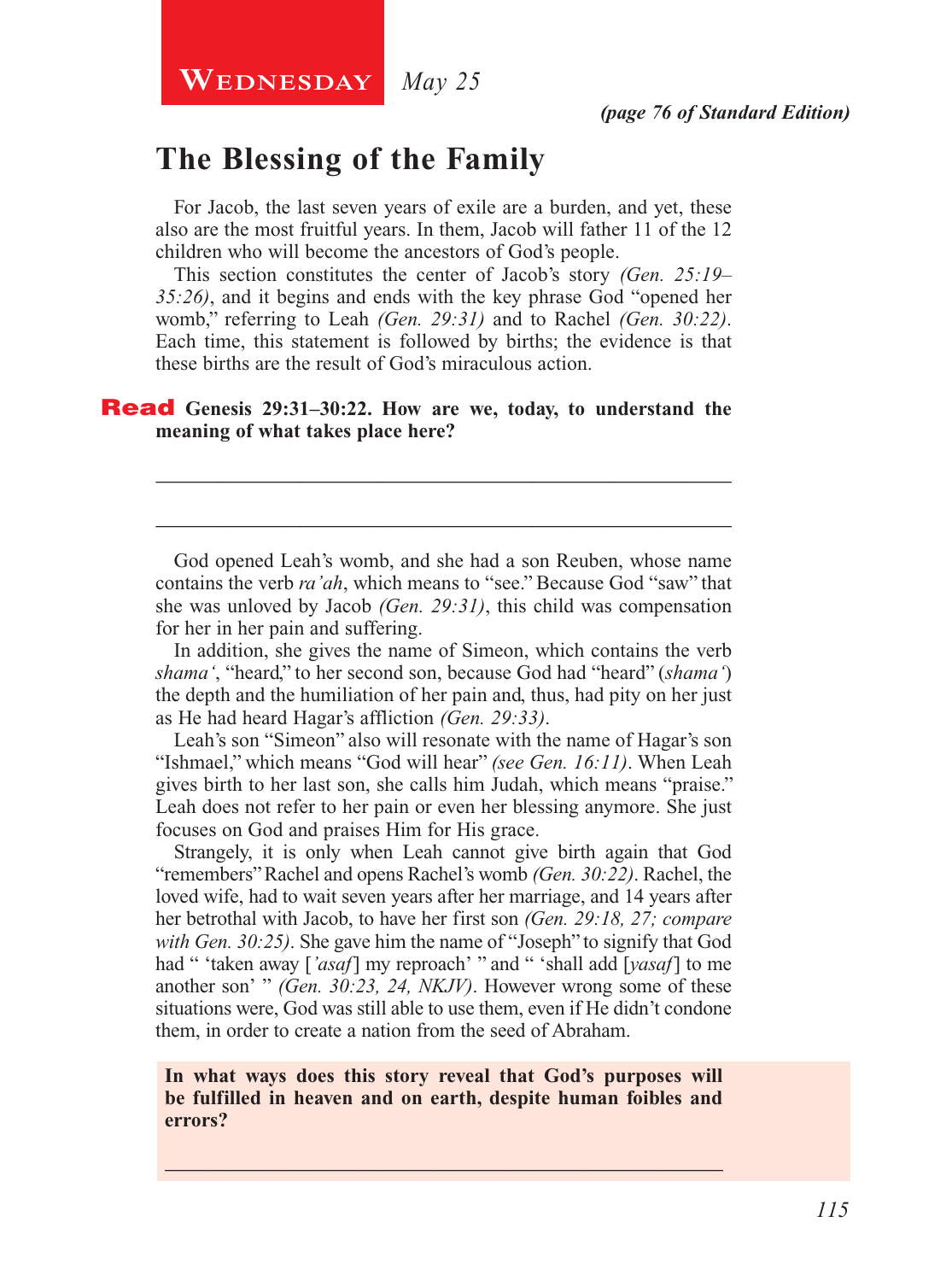# **Jacob Leaves**

In this story, Jacob—who deceived his father and his brother to acquire the family birthright, and who stole the blessing that Isaac designed to give to his elder son—nevertheless remained passive toward Laban and served him faithfully. Jacob knows well that he has been deceived by his father-in-law, and yet, he let it go. It is difficult to understand Jacob's passivity considering his temperament. Jacob could have revolted, or at least resisted Laban or bargained with him. But he didn't. He just did what Laban asked, no matter how unfair it all was.

Nevertheless, at the birth of Rachel's first son, Joseph, Jacob finally reached the fourteenth year of his "service" to Laban *(Gen. 30:26)*, and now considers leaving Laban in order to return to the Promised Land. But Jacob is concerned about providing for his " 'own house' " *(Gen. 30:30)*.

\_\_\_\_\_\_\_\_\_\_\_\_\_\_\_\_\_\_\_\_\_\_\_\_\_\_\_\_\_\_\_\_\_\_\_\_\_\_\_\_\_\_\_\_\_\_\_\_\_\_\_\_

\_\_\_\_\_\_\_\_\_\_\_\_\_\_\_\_\_\_\_\_\_\_\_\_\_\_\_\_\_\_\_\_\_\_\_\_\_\_\_\_\_\_\_\_\_\_\_\_\_\_\_\_

\_\_\_\_\_\_\_\_\_\_\_\_\_\_\_\_\_\_\_\_\_\_\_\_\_\_\_\_\_\_\_\_\_\_\_\_\_\_\_\_\_\_\_\_\_\_\_\_\_\_\_\_

#### Read **Genesis 30:25–32. What is happening here, and what kind of reasoning does Jacob use? What is Laban's response?**

It had been a very long detour for Jacob, who had long been gone from home. It probably had not been his original intention to stay away from his country for so long, but events kept him away for years. It's now time to return home, and what a family he will return with too!

Meanwhile, Jacob's unnatural compliance suggests that Jacob has perhaps changed; he has understood the lesson of faith. That is, Jacob waits for God's signal to go. It is only when God speaks to him that Jacob decides to move.

God reveals Himself to Jacob as " 'the God of Bethel' " and commands Jacob to leave Laban's house and return to " 'your family' " *(Gen. 31:13, NKJV)* with the same words that God used to call Abram to leave " 'from your family' " *(Gen. 12:1, NKJV)*.

What helped him see that it was time to go, too, was the attitude of Laban's sons and Laban himself *(see Gen. 31:1, 2)*. "Jacob would have left his crafty kinsman long before but for the fear of encountering Esau. Now he felt that he was in danger from the sons of Laban, who, looking upon his wealth as their own, might endeavor to secure it by violence."—Ellen G. White, *Patriarchs and Prophets*, p. 193.

Hence, he took his family and possessions and left, thus beginning another phase in the great saga of God's covenant people.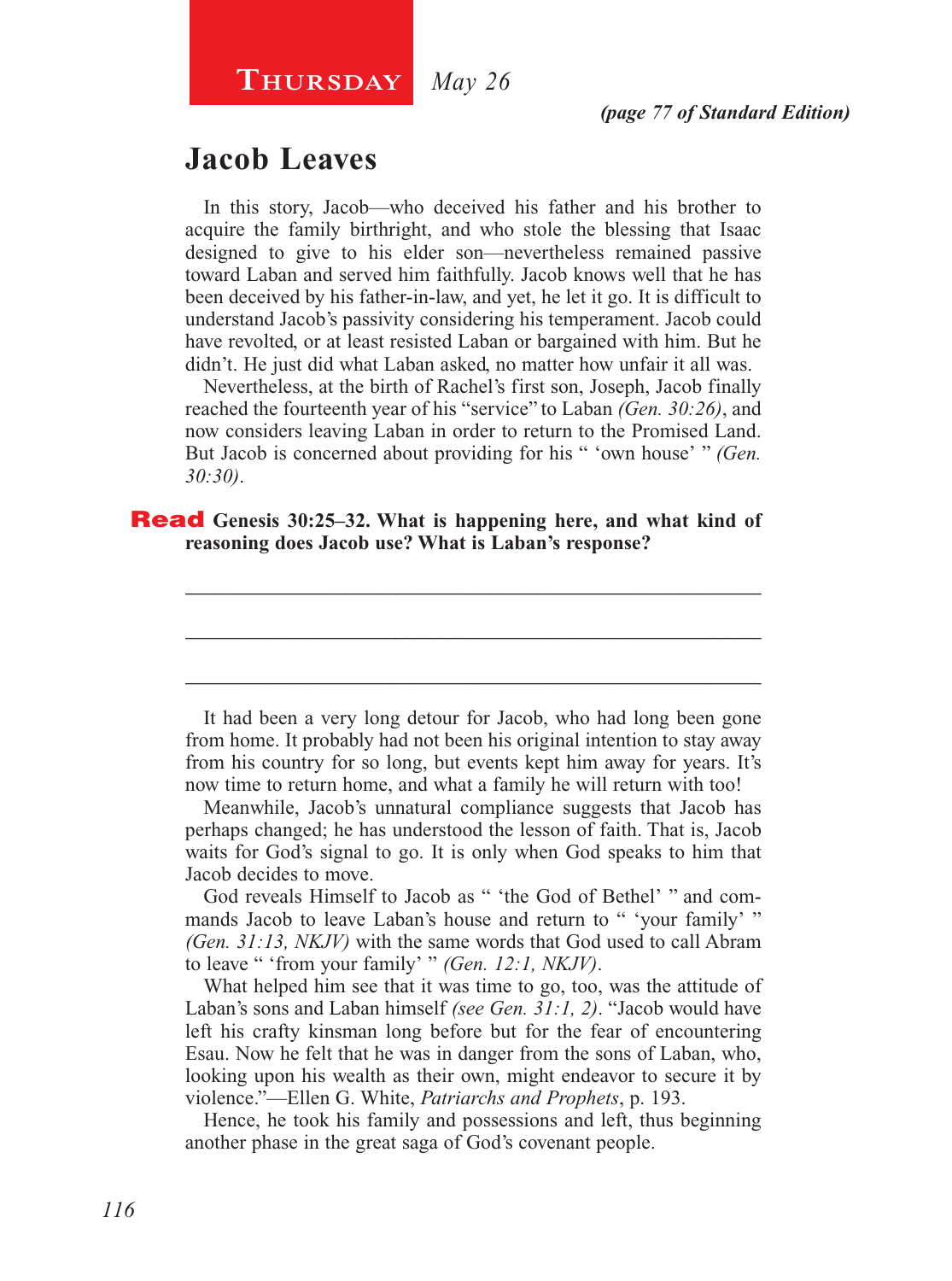# **FRIDAY** *May 27*

#### *(page 78 of Standard Edition)*

**Further Thought:** God chose Jacob, not because he deserved it, but because of His grace. And yet, Jacob worked hard to try to deserve grace, which itself is a contradiction. If he deserved it, then it wouldn't be grace; it would be works *(see Rom. 4:1–5)*, which is contrary to the gospel. Only later did Jacob start to understand the significance of God's grace and what it meant to trust God, to live by faith, and to be completely dependent on the Lord. Jacob's experience contains an important lesson for the ambitious person: do not strive to promote yourself at the expense of others.

"Jacob thought to gain a right to the birthright through deception, but he found himself disappointed. He thought he had lost everything, his connection with God, his home, and all, and there he was a disappointed fugitive. But what did God do? He looked upon him in his hopeless condition, He saw his disappointment, and He saw there was material there that would render back glory to God. No sooner does He see his condition than He presents the mystic ladder, which represents Jesus Christ. Here is man, who had lost all connection with God, and the God of heaven looks upon him and consents that Christ shall bridge the gulf which sin has made. We might have looked and said, I long for heaven but how can I reach it? I see no way. That is what Jacob thought, and so God shows him the vision of the ladder, and that ladder connects earth with heaven, with Jesus Christ. A man can climb it, for the base rests upon the earth and the top-most round reaches into heaven."—Ellen G. White Comments, *The SDA Bible Commentary*, vol. 1, p. 1095.

#### Discussion Questions:

 **Look at the characters of these people (Isaac, Rebekah, Jacob, Esau, Laban, Rachel, Leah) in some of these accounts of sacred history. Look at all the lies and deception involved. What does this teach us about human nature in general and God's grace?**

 **As you read the story of Jacob, what evidence can you find that over time his character was maturing and growing?**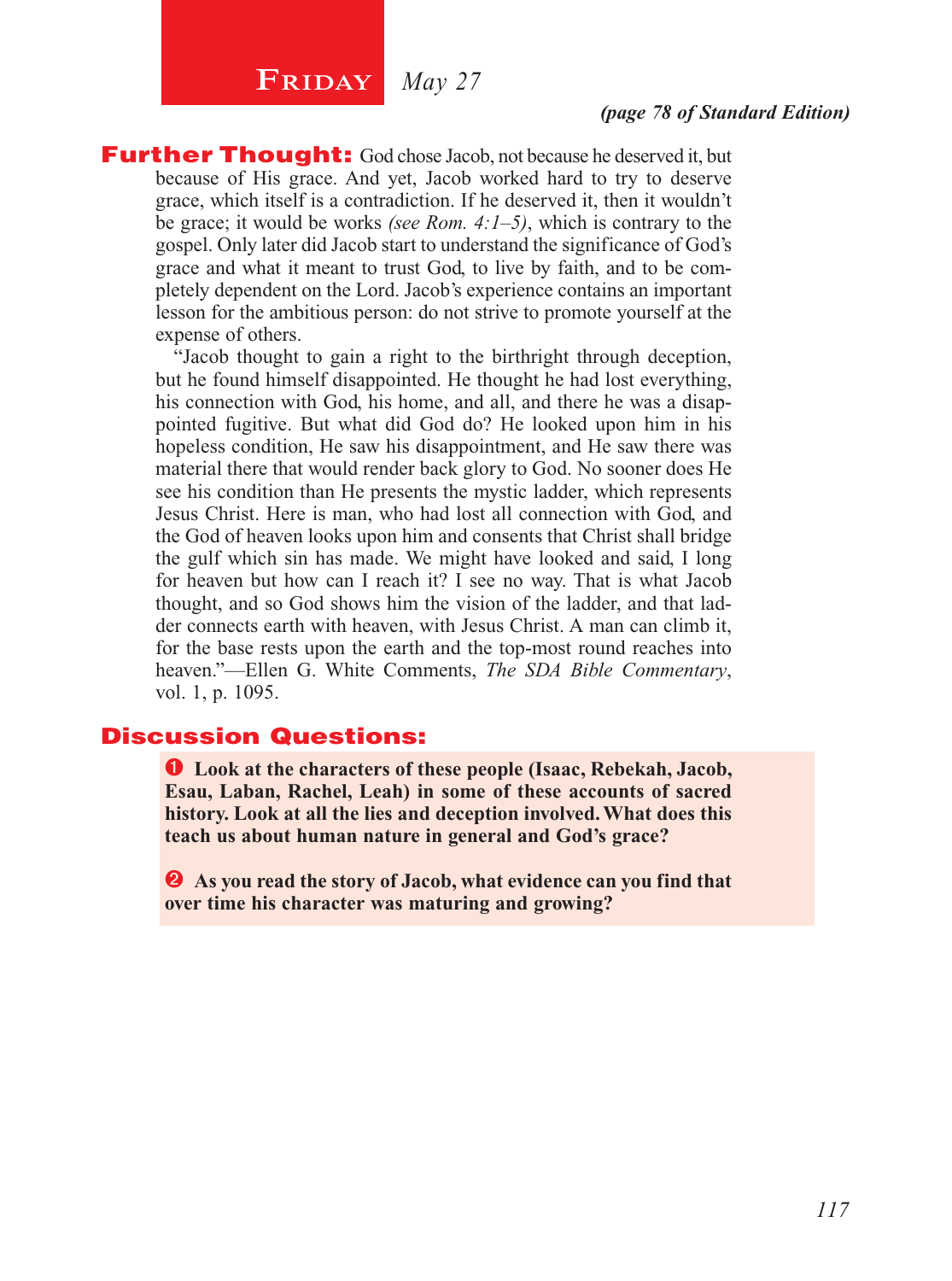# INSIDEStory

# My Most Valuable Possession

*By* Theda Pienaar

As is my custom, I opened my Bible to read on a flight from Namibia to South Africa. Immediately, a young man beside me spoke up.

"Is that a Bible?" he asked. He apparently was from Eastern Europe.

"Yes, it's a Bible," I said.

"Do you believe in the Bible?" he inquired.

"Yes, with all my heart."

He said his grandparents used to read the Bible to him but that he didn't believe the stories, especially Creation. I shared my life-changing experience as a person who had returned to God after 15 years on my own and was led by Him to a place of safety in the world. He was interested in my story. "Can I hold your Bible, please?" he asked.

It was thrilling to see my Bible in his hands. It seemed to make a big impression on him. After he handed it back, I read out loud from Isaiah 43. He listened with interest to God's promises of protection.

Before the plane landed, I asked, "Would you accept a gift?" In my bag, I had a copy of *Steps to Christ*. He didn't want to take the book, but I assured him that I had another copy. "If you have any questions, please text me," I said, writing my phone number inside the cover.

To my surprise, within a day of my arrival home in Ireland, he texted, "I'm home safely." I prayed, "I don't think this is a coincidence." He wrote that he had met a woman in Namibia who prayed daily. "Seeing that, I started thinking about my grandparents reading the Bible, and then I met you," he said.

"I don't believe in coincidences," I said. "Let God to speak to your heart."

We texted every so often, and I sent Bible verses. One day, he sent me a picture of a church. "I live next to this church," he said.

I replied that I wanted to mail him a history of the Christian church and, when I received his address, I sent him *The Great Controversy*.

Sometime later, someone sent me a video about the plan of salvation, and I passed it on to him. He responded, "This is so amazing."

I prayed, "Lord, I need to know what might work in his life." A strong thought came to mind: *He held your Bible. Give him your Bible.*

> I have decided to mail my Bible to him. I have written a letter, saying, "This is my most precious possession. God gave His only Son, the most precious thing that He had, for our salvation. I hope you will read this, my most precious possession."

*This mission story illustrates Spiritual Growth Objective No. 5 of the Seventh-day Adventist Church's "I Will Go" strategic plan, "To disciple individuals and families into Spirit-filled lives." Read more: IWillGo2020.org.*



*118*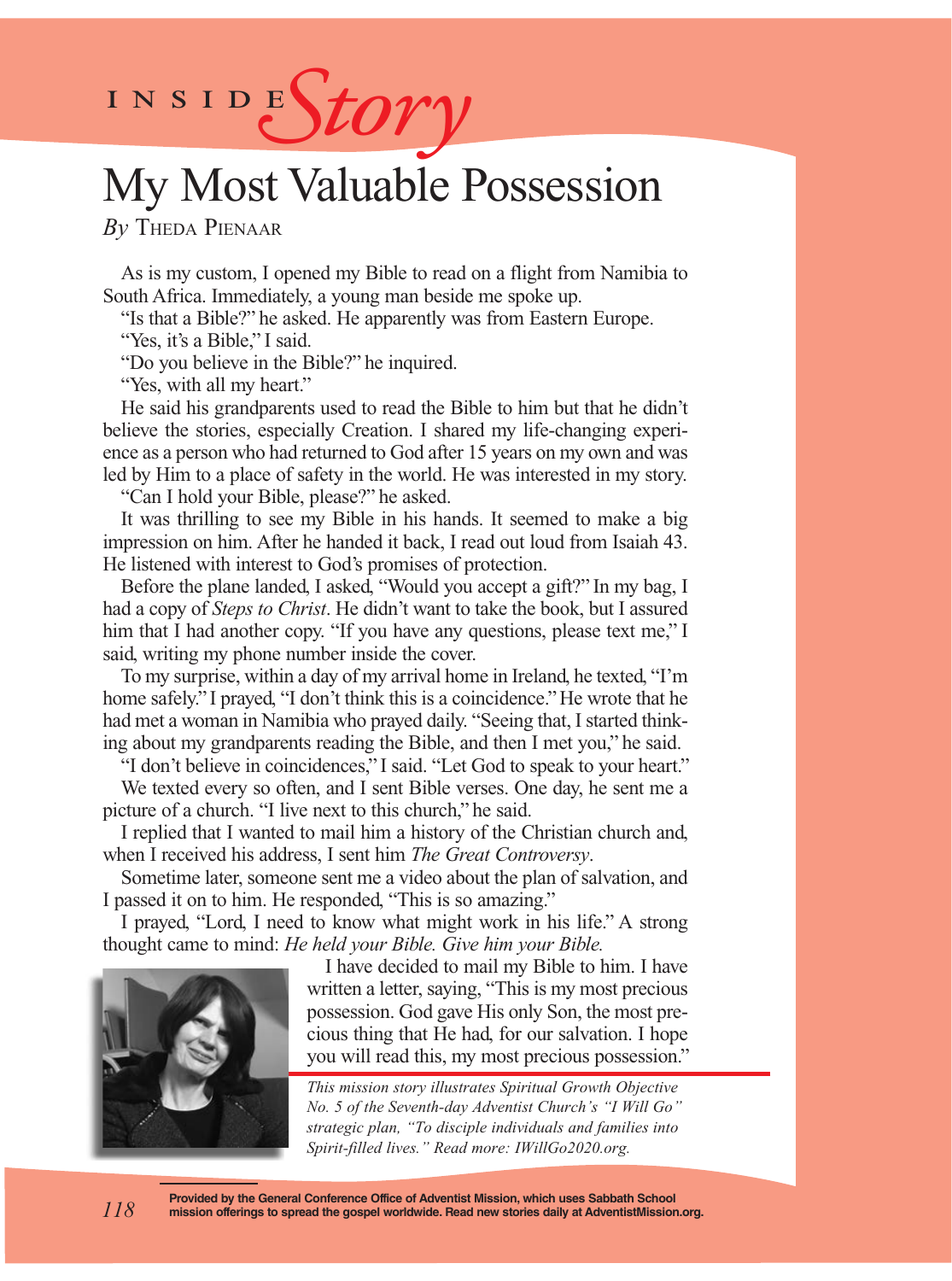#### Key Text: *Genesis 27:36*

#### Study Focus: *Genesis 25–30, Gen. 11:1–9.*

# *Part I: Overview*

**Introduction:** Jacob succeeds Isaac as the next link in the genealogical chain that transmits the Messianic seed. While his predecessors, Abraham and Isaac, each fathered two genealogical branches, only one of which was retained in the line of the covenant, Jacob is the first patriarch who gives birth to the single line of the covenant, the 12 tribes of the people of Israel.

Jacob's life is rife with fights and troubles. In this section, we will follow Jacob's struggles from the time of his birth to the time of his exile in Mesopotamia. Jacob's temperament and destiny already are signaled in his mother's womb, where he fights with his brother for supremacy. Jacob comes out of his mother with his hand on his brother's heel. Later, he will deceive his brother around a meal of lentils in order to gain the preeminence, and will steal the birthright blessing from his brother. As a consequence, Jacob must flee to his uncle in Padan Aram in order to escape his brother's wrath. In exile, Jacob is himself deceived by his uncle, and as a result, he will be obliged to work for him for more years than he expected. On the other hand, God is with Jacob and orchestrates events in his favor. God reveals Himself in a dream that reassures the anguished Jacob. Jacob's story ends with the birth of his 12 sons, who will be the ancestors of God's people.

### *Part II: Commentary*

#### **Contrasted Twins**

The contrast between the twin brothers, Jacob and Esau, appears from the beginning, signifying their respective destinies. The first son, Esau, is described by his appearance: he is red and hairy. The other son, Jacob, is described by his action: he grabs his brother's heel (*'aqeb*); hence the name of *Ya'aqob* (Jacob), which anticipates Jacob's future act of supplanting his brother *(Gen. 27:36)*. Later, when Esau realizes that Jacob had stolen the birthright blessing, he plays on the name Jacob (*ya'aqob*) to complain that this is the second time Jacob has grasped his heel *(Gen. 27:36)*. Attacking the heel also connotes deception and fatal aggression *(Gen. 3:15,*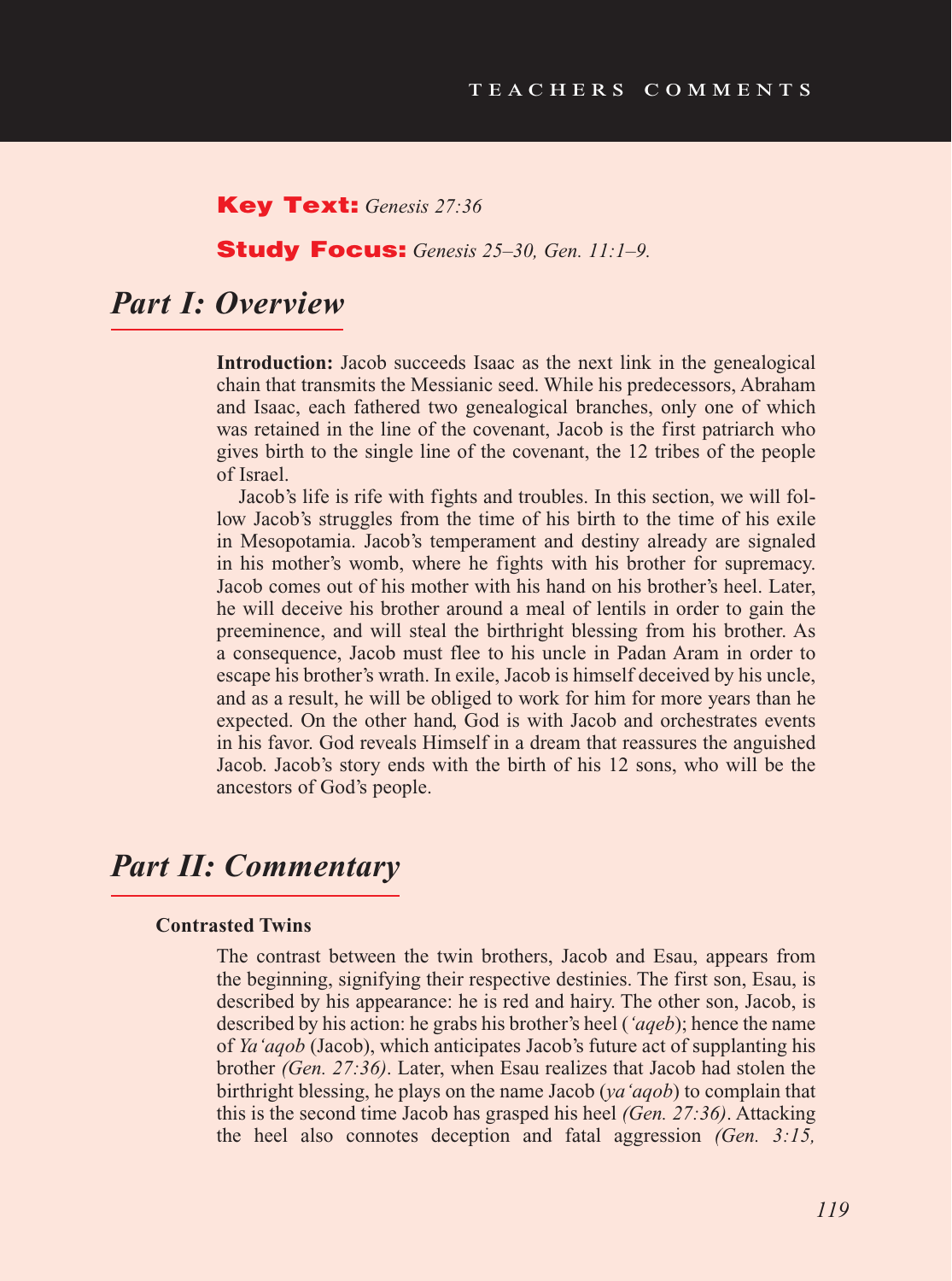*Gen. 49:17)*. Thus, the two names of the brothers contain prophecies, which disclose their respective destinies.

The contrast between the two brothers is immediately fulfilled in their behavior and choices. Like Ishmael *(Gen. 21:20)*, Esau is a skillful hunter, a man who loves to be outdoors in the open fields, whereas Jacob is a mild man who prefers dwelling at home. Esau is loved by his father, while Jacob is loved by his mother *(Gen. 25:28)*. The spiritual and sensitive nature of Jacob contrasts with the tough and physical nature of Esau. The Hebrew word *tam* (translated "mild"), which qualifies Jacob, is the same word that characterizes Job *(Job 8:20)* and Noah *(Gen. 6:9)*. Likewise, the verb *yashab* (translated "dwelling"), meaning "sitting," suggests the quiet and meditative temperament of Jacob *(compare Ps. 84:4, Ps. 91:1)*. This information regarding their characters anticipates the incident of the meal, which will determine their respective priorities *(Gen. 25:29–31)*. Jacob has considered the spiritual significance of the birthright that he wants so passionately to obtain; Esau, in contrast, does not concern himself with things beyond the present life and is not interested in what could take place after his death. Unlike Esau, who is present-oriented, Jacob is future-oriented and particularly sensitive to spiritual values, and yet is so eager to secure the birthright at this moment that he uses material means for that purpose. Ironically, Jacob has enough faith to "see" spiritual values and the future profit of a birthright but not enough faith to trust God for it *(compare Gen. 27:41–45)*. Before the institution of the priesthood, the birthright "included not only an inheritance of worldly wealth but spiritual preeminence. He who received it was to be priest of his family."—Ellen G. White, *Patriarchs and Prophets*, p. 177. Esau's request *(Gen. 25:30)* suggests that, for him, the birthright had no spiritual significance; he was concerned only with his immediate gratification. Thus, he despised his birthright *(Gen. 25:32, 34; compare Heb. 12:16, 17)*.

#### **Bethel and Babel**

The phrase "gate of heaven," which occurs only here *(Gen. 28:17)* in the entire Hebrew Bible, is reminiscent of the name "*Bab-El*" ("gate of God") and thus of the vain enterprise of the men of Babel who never reached the "gate of heaven." The phrase "the gate of heaven" parallels the phrase "the house of God," which refers to "this place" that is "the stone" *(Gen. 28:18, 19)*; this place, in turn, is the earthly spot of "the ladder" *(Gen. 28:12)* of Jacob's dream. Therefore, as the heavenly counterpart of the earthly "house of God," "the gate of heaven" points to the heavenly abode or temple sanctuary.

The lesson of Bethel is that a connection exists between heaven and earth, and that this connection is Jacob's ladder, which is God Himself. So, Jacob takes one of the stones he had placed around (or under) his head, a stone that was associated with his extraordinary dream, and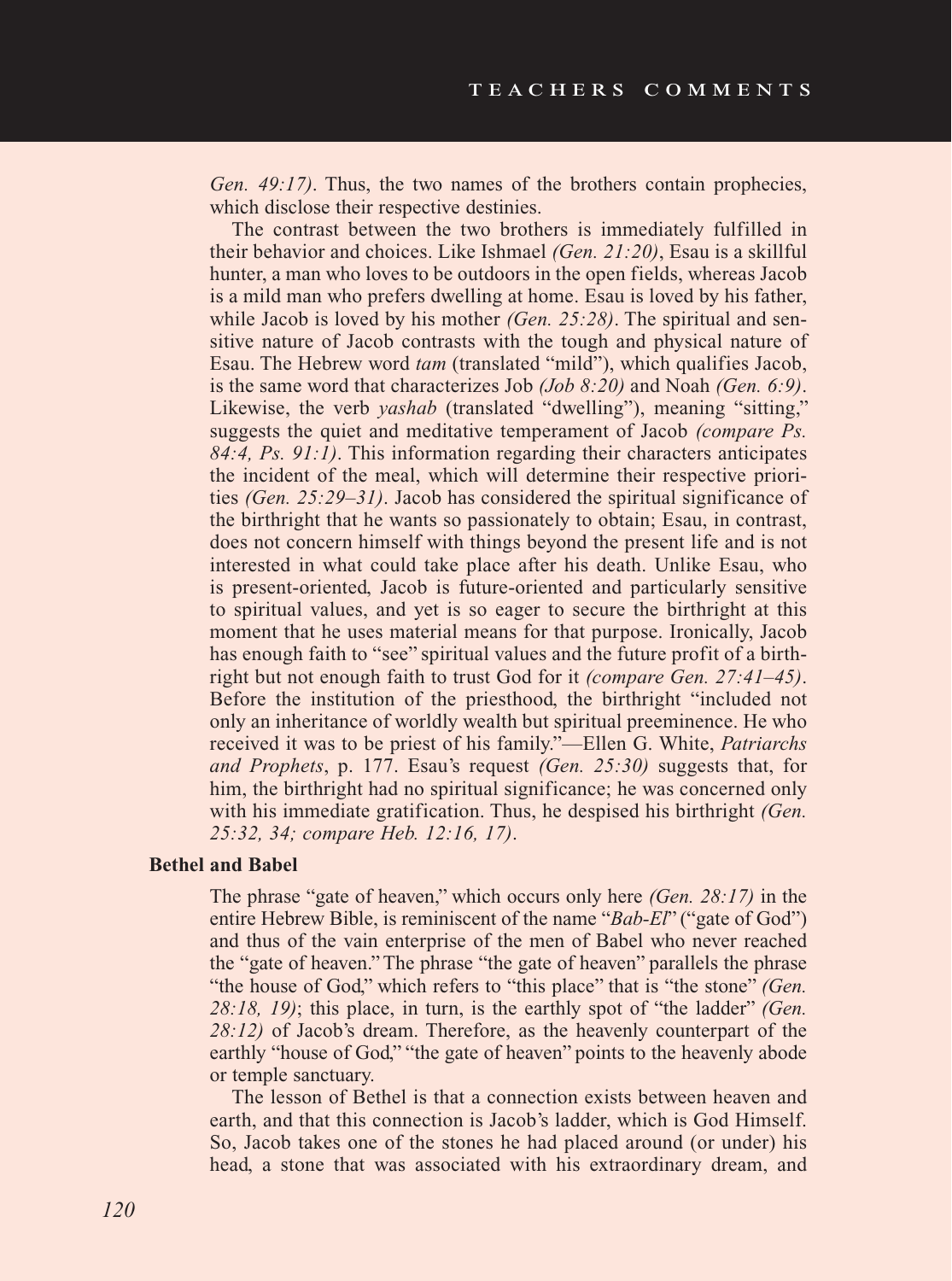erects "a pillar" from it. The Hebrew word for "pillar," *matseba*, "standing," which refers to the "standing" stone, echoes the words *mutsab*  and *nitsab*, which designate, respectively, the "standing" ladder and the "standing" God. Jacob anoints the stone to signify its consecration as a monument, thus conveying a spiritual lesson. This stone recalls the lessons of Jacob's ladder and the heaven-earth connection. In contrast to the name Babel, which recalls the vain attempt of the men who never reached the door of God, Bethel affirms that we are in the "house of God." The men of Babel entertained the ambition to reach and penetrate the place of God in order to take God's place. The lesson of Bethel is that access to God can be achieved only through God's gift, through His grace and incarnation, through the ladder of Jesus Christ *(John 1:51)*.

**Jacob's Religion.** Significantly, it is on this stone, the place where the ladder stands *(Gen. 28:22)*, that Jacob finds his religion. Jacob identifies this stone as "God's house" *(Gen. 28:22)*. The stone means the assurance of the connection between heaven and earth *(Gen. 28:12)*. Jacob commits to building a place of worship, a sanctuary that will testify to this truth. His vow is a response to God's protection on Jacob's way back to the Promised Land. Jacob also commits to giving tithe in response to God's gift of bread and clothes. Jacob's religion, his worship, and his faithfulness are thus described as a response to God's acts of grace and not as a means to obtain God's favors. Because God is the personal God of Jacob, because the heavenly God has come down and connected with the earth, Jacob responds through worship. Because God is the God who cares about and takes care of Jacob's physical needs, and because God is the source of all he has *(Gen. 28:22)*, Jacob responds by pledging to give his tithe to God. The biblical text does not indicate that Jacob fulfilled his two vows regarding the sanctuary and tithe. Only God's part of the deal is recorded in the book of Genesis. Jacob will acknowledge God's part when he refers to his experience of God's protection *(Gen. 35:3; compare Gen. 46:3, 4)*. Later, Israel's building of the sanctuary, the sign of the worship of the God of heaven, and the institution of the tithe, the sign of the recognition of the God of the earth, suggest that Jacob also fulfilled his vows.

**Jacob's Blessing.** When Jacob proposes the deal that all the speckled and spotted sheep *(Gen. 30:32)* be removed from the flock and considered as his wages, Laban agrees immediately *(Gen. 30:34)*. To reach his goal, Jacob uses the poplar, almond, and chestnut trees *(Gen. 30:37)*. This system is not accidental, since these three trees contain chemical substances that have various health benefits. Because hybrid animals are naturally stronger than other breeds, by choosing the stronger ones *(Gen. 30:41)*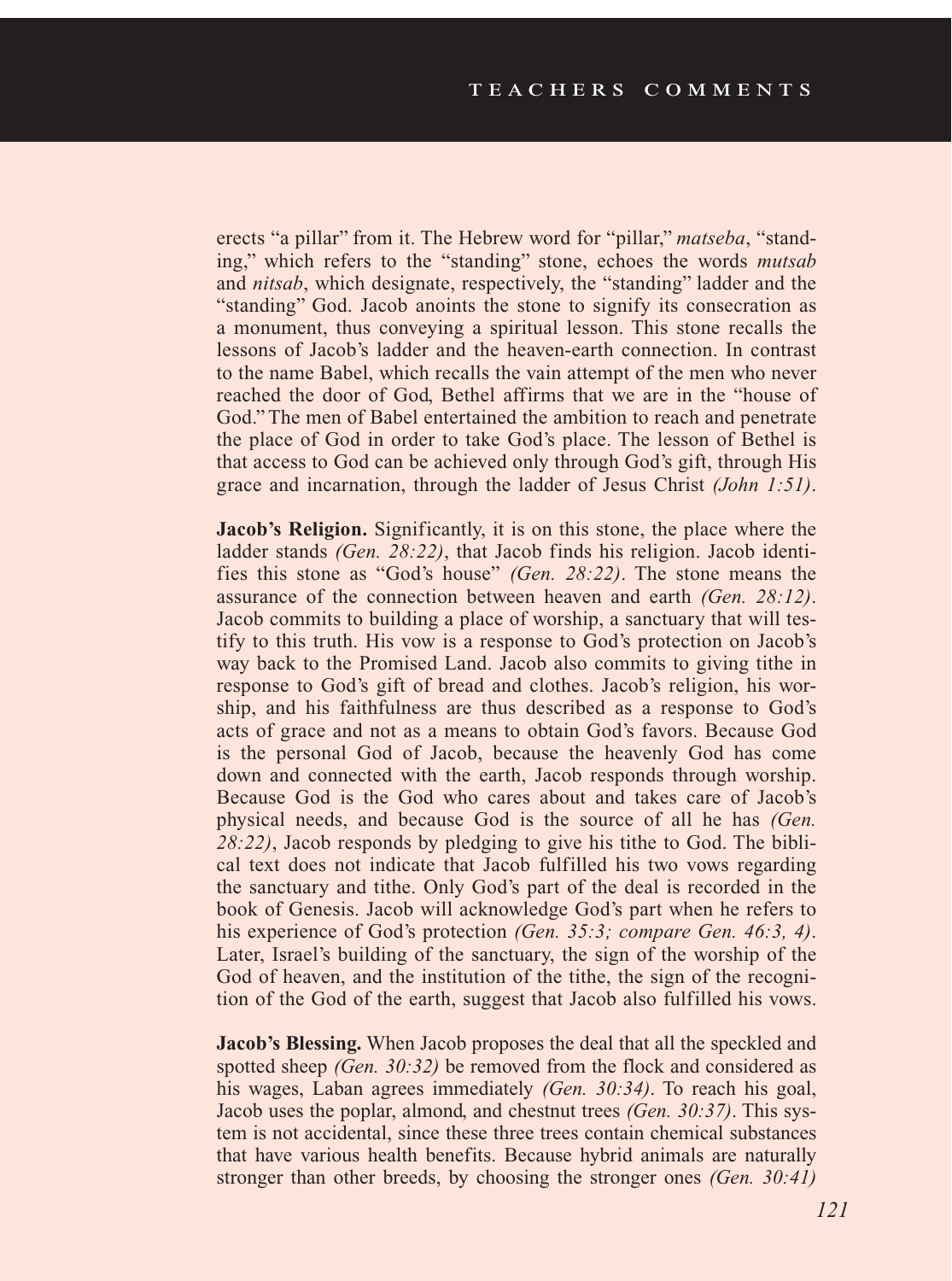in accordance with the divine vision, Jacob selects the rams that already have the recessive genes. Using this method, Jacob is able to produce a large flock composed of strong multicolored sheep and goats. Jacob's method may appear to be superstitious magic; yet, the biblical text informs us that Jacob proceeded under divine guidance *(Gen. 31:11, 12)*. In addition, scientific studies indicate that Jacob's method could have been consistent with the law of modern genetics. In the end, Jacob became "exceedingly prosperous" *(Gen. 30:43, NKJV)*. This expression recalls Jacob's qualification of Laban's wealth *(Gen. 30:30)*. This echo between these two evaluations of Jacob's and Laban's wealth suggests that Jacob has now become wealthier than Laban and that his prosperity has been acquired from Laban's prosperity, which was the result of God's blessing for his sake *(Gen. 30:27)*.

# *Part III: Life Application*

**Contrasted Twins.** Two mentalities are suggested through the contrast between Jacob and Esau. Discuss with your class the two psychologies and the two ways of life that are implied in these two biblical figures. Why are the kind of people represented by Jacob the ones who are pleasing to God? Are all the values of Esau (enjoyment of good food, sport, strength, love of his father) less valuable than those cherished by Jacob (meditation, gentleness, love of his mother)?

**Bethel and Babel.** Read Genesis 11:1–9 and Genesis 28:10–22. Compare the two ways of approaching God. What is the difference between Bethel, "house of God," which implies being *in* the house of God, and Babel, "door of God," which implies being *at* the door of God? Where do you situate our civilization, and why?